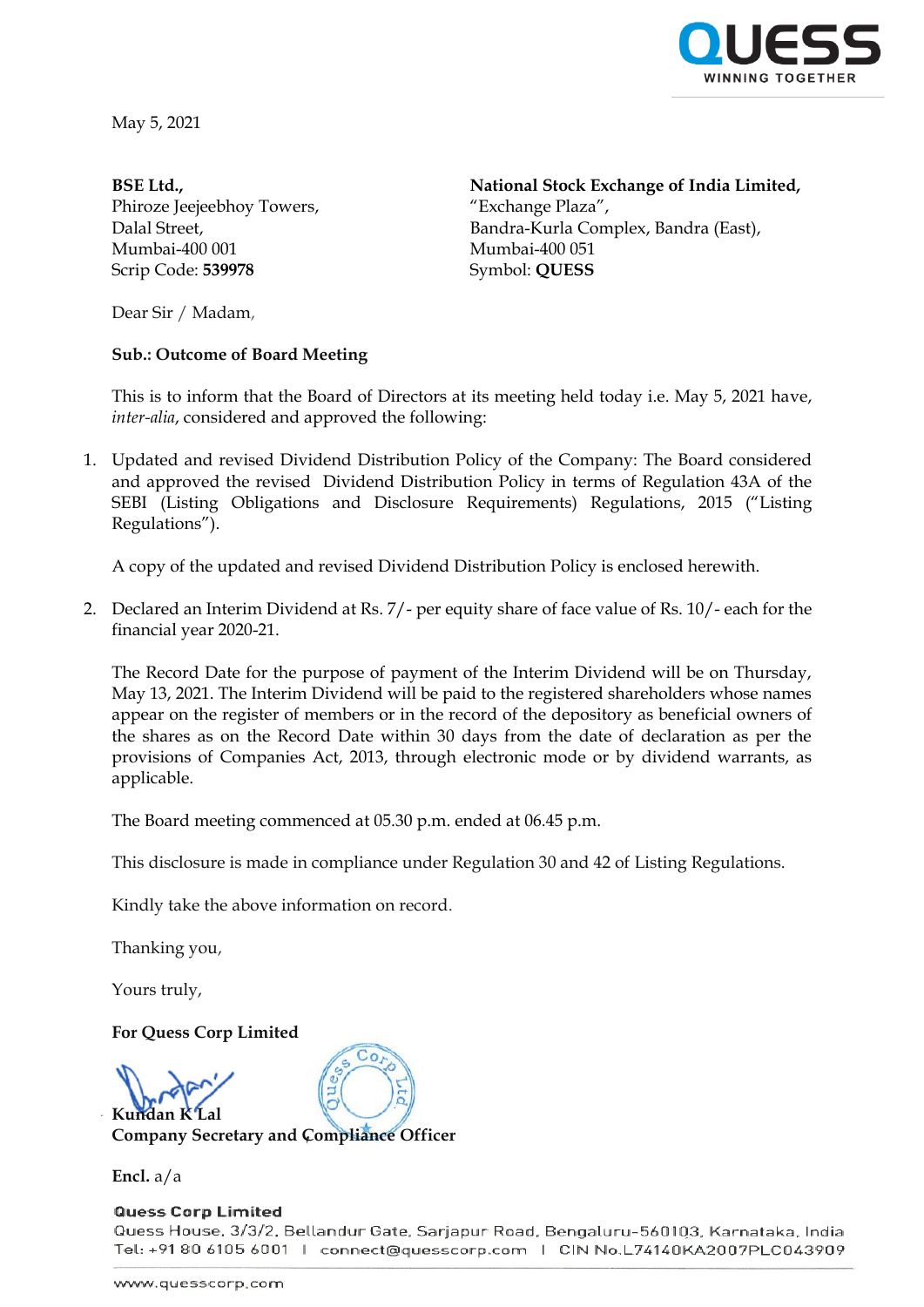



# QUESS CORP LIMITED

DIVIDEND DISTRIBUTION POLICY

*APPROVED BY THE AUDIT COMMITTEE AND BOARD OF DIRECTORS OF QUESS CORP LIMITED ON MAY 16, 2017 AND REVISED BY THE BOARD ON MAY 05, 2021*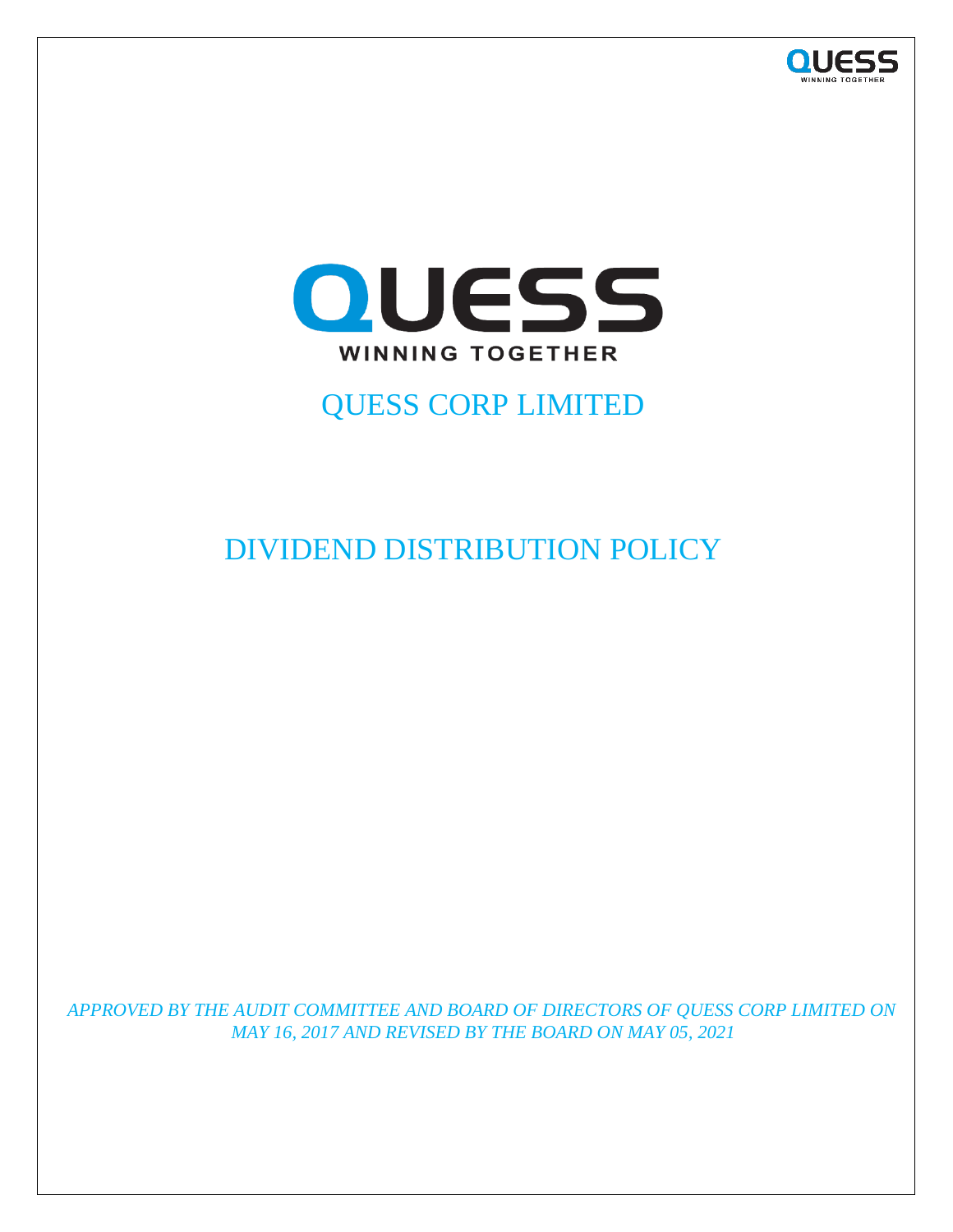

The equity shares of Quess Corp Limited (the 'Company') are listed on BSE Limited and National Stock Exchange of India Limited ("Stock Exchanges"). The company does not have more than 1 class of shares listed on the Stock Exchanges. This policy applies to the distribution of dividend by Quess Corp Limited (the "Company") in accordance with provisions of the Companies Act, 2013 ("Act") and the SEBI (Listing Obligations and Disclosure Requirements) Regulations, 2015, as amended ("Listing Regulations") and other legislations governing dividends and the Articles of Association of the Company, as in force and as amended from time to time.

### **BACKGROUND**

SEBI vide its notification dated July 8, 2016 introduced a new regulation 43A in Listing Regulations requiring that the top five hundred listed entities based on market capitalization (calculated as on March 31 of every financial year) shall formulate a dividend distribution policy which shall be disclosed in their annual reports and on their websites.

#### **OBJECTIVE**

The Company's management seeks to optimize shareholder return through various means including dividends, share buybacks and long term capital appreciation. The Company aims to strike the right balance between the quantum of profits returned to shareholders and that retained in the business for various purposes. The Board of Directors ("Board") will refer this policy while declaring/ recommending dividend on behalf of the Company. By virtue of this policy, the Company would endeavor to maintain a consistent and measured approach to dividend pay-out.

### **GUIDELINES**

The Board may declare interim dividend and/or recommend final dividend, payable to the shareholders of the Company subject to applicable laws.

In doing so, the Board would take various financial parameters and factors (both internal and external) into consideration including:

- Current and historic profitability, earning stability and growth;
- Free cash flow position;
- Accumulated reserves;
- Current and future leverage levels;
- Cost and Other constraints (if any) of external financing;
- Alternate usage of cash, e.g. capital expenditure, growth, debt repayment etc., with potential to create greater value for shareholders;
- Providing for unforeseen events and contingencies;
- Tax environment, Applicable taxes including tax on dividend;
- Business cycles, Economic environment and Industry outlook; and
- Extant Government policies, industry specific rulings & regulatory provisions and subsequent changes in the same.